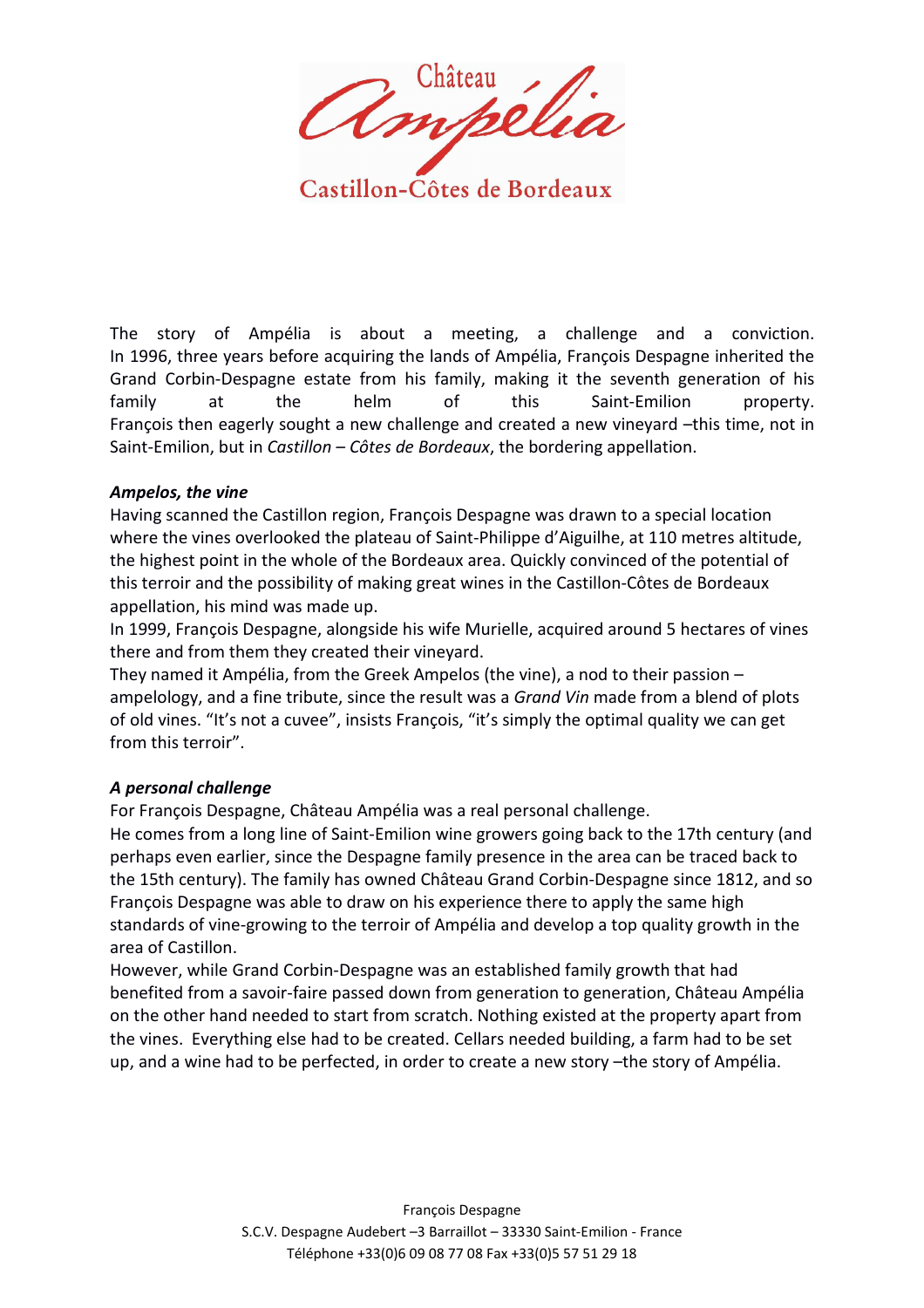Ampélia

Castillon-Côtes de Bordeaux

### *The spirit of the terroir*

The wines of Château Ampélia offer the freshness and mineral character that come from the limestone soils of Castillon in the Côtes de Bordeaux, where these wines thrive. They are even pleasant to drink young and can be very attractive for consumers who don't like to wait for their bottles to age.

From the pruning to the harvesting, each necessary vineyard task (de-suckering, de-budding, removal of double shoots, de-leafing, crop thinning and shoot thinning) is performed in such a way that the highest quality grapes can be produced each year.

"The common thread that runs through my work as a wine grower is anticipation, respect and stability, in order to make the best wine possible in each vintage," says François Despagne, who applies the same golden rules in each of his vineyards. "Through careful observation and decision-making throughout the whole of the growing season, I aim to produce a precise, well-defined wine that respects its terroir and its identity."

Throughout every stage of the growing season, François Despagne demonstrates a deep respect for the terroir and its identity. Constantly attached to his land, he even chose to begin converting his vineyard in 2010 to certified organic status -a choice that reinforced his commitment to quality and high standards of vine growing.

## *Quality and uncompromising standards: from the harvesting to the bottling*

Before the harvest, the berries are sampled on the vine, firstly by tasting and then by laboratory analysis. This enables us to determine when they will be perfectly ripe and ready to pick. While being manually harvested, the bunches are sorted in the vineyard. They are then sorted again at the cellars before being de-stemmed. The berries of the batches brought in from the vineyard's different plots are transferred to the cellars into 6 temperature-controlled vats. Each lot is vinified according to its potential and monitored by close observation, analyses and tastings.

After maceration and running off, the lots are pre-blended and kept in the ageing cellar, which contains 60 barrels, a third of which are new. The wine ages in barrel for around 12 months depending on the lots and the vintage. The final blending is then carried out. The bottling is done 21 months after the harvest.